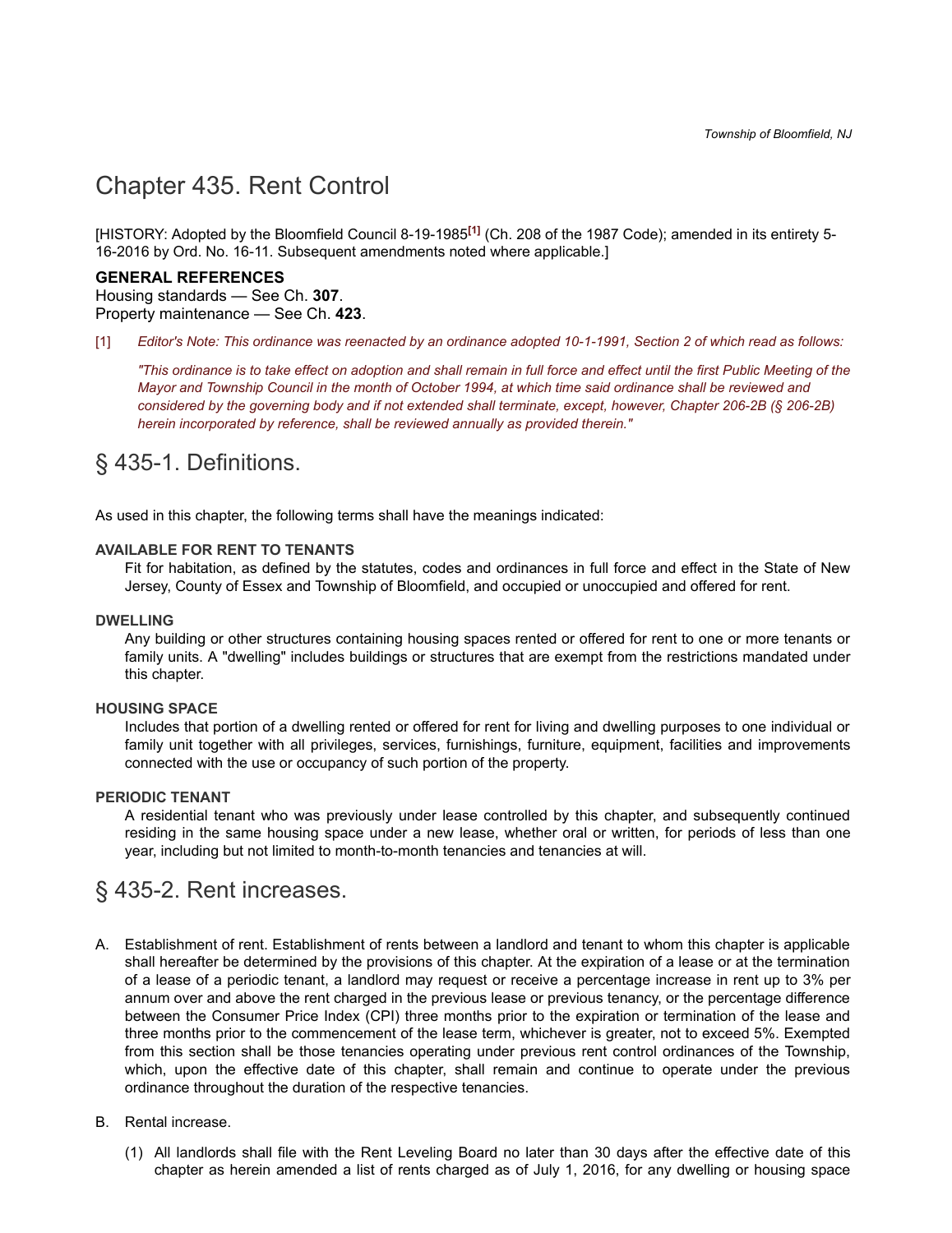under their control. The list of rents charged shall be by building, unit number and tenant name.

- [\(2\)](https://www.ecode360.com/print/31265906#31265906)  Upon the sale of, transfer of title to or the construction of dwelling or housing space to which this chapter is applicable, the new landlord shall file a copy of the rents charged for each rental unit. Such filing must be made within 60 days of the closing of title and/or issuance of a certificate of habitability.
- [\(3\)](https://www.ecode360.com/print/31265907#31265907)  Any rental increase at a time other than at the expiration of a lease or termination of a period tenancy shall be void. Any rental increase in excess of that authorized herein shall be void and the excess shall be refunded to the tenant by the landlord within 30 days after the Rent Leveling Board has made its findings. Refunds shall be made in the form of a credit against future monthly rents or by a check made payable to the tenant.
- [C.](https://www.ecode360.com/print/12003623#12003623)  Notice of rental increase required.
	- [\(1\)](https://www.ecode360.com/print/31265908#31265908)  Any landlord seeking an increase in rent, including the rent of a periodic tenant, shall notify the tenant by certified mail or by personal service with affidavit of service to be provided, of the proposed rental increase and the proposed percentage increase, the prior year's rent, the allowable rental increase and allowable percentage increase under the provisions of this chapter at the same time notice is sent to the Rent Leveling Board, as recited below.
	- [\(2\)](https://www.ecode360.com/print/31265909#31265909)  Any landlord seeking a rent increase shall notify the Rent Leveling Board, by certified mail or by personal service with affidavit of service to be provided, of all proposed rent increases by apartment number and name of tenant. The notification shall include the percentage increase sought and proof that notice of such rent increase was sent to all tenants involved.
	- [\(3\)](https://www.ecode360.com/print/31265910#31265910)  No rent increase shall be approved for any landlord who has failed to comply with all of the provisions of this chapter and with all of the provisions of N.J.S.A. 46:8-28 et seq. and N.J.S.A. 46:8-27 et seq. Landlords shall furnish satisfactory evidence of such compliance as the Board shall prescribe.
	- [\(4\)](https://www.ecode360.com/print/31265911#31265911)  All landlords must file a statement of rent charged at the expiration of a lease or periodic tenancy if no increase is being sought pursuant to Subsection **[C\(1\)](https://www.ecode360.com/print/31265908#31265908)** above.
- [D.](https://www.ecode360.com/print/12003624#12003624)  Approval of rental increase; objection.
	- [\(1\)](https://www.ecode360.com/print/31265912#31265912)  Any proposed rental increase in conformity with the provisions of this chapter shall be approved by the Rent Leveling Board unless objection is filed by the tenant to the Board within 30 days of notification of the proposed rental increase. If objection to the proposed rental increase is properly filed, the Board shall meet within 30 days of notification in order to conduct hearings on the proposed increase. The Secretary of the Rent Leveling Board shall notify the tenant and the landlord of the scheduled date for the hearing in writing so as to give ample prior notice.
	- [\(2\)](https://www.ecode360.com/print/31265913#31265913)  No rent increase shall be approved for any landlord who has failed to comply with all of the provisions of N.J.S.A. 46:8-38 et seq. Landlords shall furnish satisfactory evidence in such form as the Board shall prescribe.
- [E.](https://www.ecode360.com/print/31265914#31265914)  Notice of tenants' rights. Every lease shall contain a provision which shall advise the tenant in a conspicuous manner of the name and address of the Rent Leveling Board, the maximum rent allowable, the tenant's right to object to a proposed rental increase, the tenant's right to a hearing before the Rent Leveling Board if objection is filed within 30 days of notification of any proposed rental increase, and the tenant's right to appeal the findings of the Board to the Township Council. This notice of tenant's rights shall be given at the inception of every lease and annually in the case of renewals. In the case of a periodic tenant, the same notice of tenant's rights shall be given at the inception and at the anniversary of each tenancy.
- [F.](https://www.ecode360.com/print/31265915#31265915)  Tax appeal; notice of rent reduction.
	- [\(1\)](https://www.ecode360.com/print/31265916#31265916)  In the event that a landlord perfects a successful tax appeal, the tenant shall receive 75% of all reductions as applied pro rata to the tenant's living space so leased, after deducting all actual expenses incurred by the landlord in perfecting the appeal.
	- [\(2\)](https://www.ecode360.com/print/31265917#31265917)  The landlord shall file with the Rent Leveling Board, within 30 days after such reduction becomes effective or within 120 days of receipt of a judgment on a tax appeal favorable to the landlord, whichever occurs first, a statement certifying that said rent reduction has been granted to the tenants.
	- [\(3\)](https://www.ecode360.com/print/31265918#31265918)  Prior to the landlord being entitled to deduct all actual expenses, as set forth above, the landlord shall demonstrate compliance with the provisions of this section. In addition, the landlord shall provide the Rent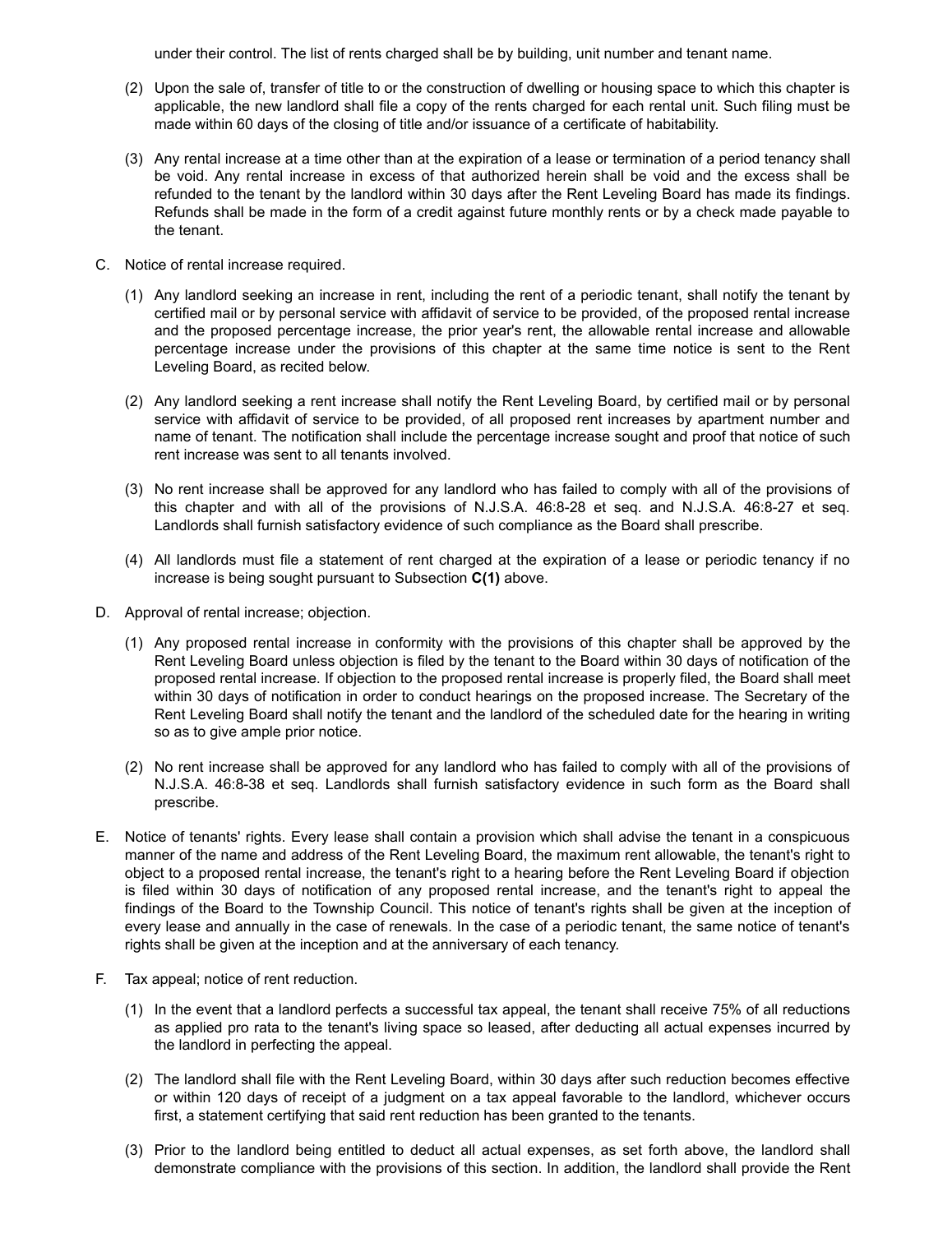Leveling Board with an itemization of these expenses.

# <span id="page-2-0"></span>[§ 435-3. Rent Leveling Board.](#page-2-0)

- [A.](https://www.ecode360.com/print/31265919#31265919)  Rent Leveling Board; creation; organization.
	- [\(1\)](https://www.ecode360.com/print/31265920#31265920)  There is hereby created a Bloomfield Rent Leveling Board (Board) which shall consist of five members appointed as hereinafter set forth.
	- [\(2\)](https://www.ecode360.com/print/31265921#31265921)  The members of the Board must be bona fide residents of the Township and shall serve without compensation except as otherwise provided by ordinance.
	- [\(3\)](https://www.ecode360.com/print/31265922#31265922)  The members of the Board shall be appointed by the governing body, and their terms of office shall be for periods of three years each, except that the terms of these members first appointed shall be as follows:
		- [\(a\)](https://www.ecode360.com/print/31265923#31265923)  Two members shall be appointed for a term of one year.
		- [\(b\)](https://www.ecode360.com/print/31265924#31265924)  Two members shall be appointed for a term of two years.
		- [\(c\)](https://www.ecode360.com/print/31265925#31265925)  One member shall be appointed for a term of three years.
		- [\(d\)](https://www.ecode360.com/print/31265926#31265926)  Thereafter the successor of each member appointed by the Council shall be appointed for a term of three years and until the appointment and qualification of a successor.
	- [\(4\)](https://www.ecode360.com/print/31265927#31265927)  A vacancy during the term of any member shall be filled for the unexpired portion thereof only.
	- [\(5\)](https://www.ecode360.com/print/31265928#31265928)  The Township Council may remove any regular member of the Board for cause upon written charges served upon the member and after a hearing thereon at which the members shall be entitled to be heard and represented by counsel.
	- [\(6\)](https://www.ecode360.com/print/31265929#31265929)  A member shall not be permitted to act on any matter in which he/she has either directly or indirectly any personal or financial interest.
	- [\(7\)](https://www.ecode360.com/print/31265930#31265930)  All appointments to the Board shall be by resolution of the Township Council.
	- [\(8\)](https://www.ecode360.com/print/31265931#31265931)  The Board shall operate under standard principles of administrative law, and is required to hold public meetings, give adequate notice and publicize the agenda of their meetings in accordance with the Open Public Meetings Act.
- [B.](https://www.ecode360.com/print/31265932#31265932)  Powers. The Rent Leveling Board is hereby granted, and shall have and exercise, in addition to other powers herein granted, all powers necessary and appropriate to carry out and execute the purposes of this chapter, including, but not limited to, the following:
	- [\(1\)](https://www.ecode360.com/print/31265933#31265933)  To issue and promulgate such rules and regulations as it deems necessary to implement the purposes of this chapter, and which rules and regulations shall have the force of law until revised, repealed or amended from time to time by the Board in the exercise of its discretion, providing that such rules are filed with the Township Clerk.
	- [\(2\)](https://www.ecode360.com/print/31265934#31265934)  To hold hearings as a quasijudicial body and adjudicate applications from tenants for reduced rental as hereinafter provided.
	- [\(3\)](https://www.ecode360.com/print/31265935#31265935)  To hold hearings as a quasijudicial body and adjudicate allegations from tenants of harassment by landlords.
	- [\(4\)](https://www.ecode360.com/print/31265936#31265936)  To hold hearings as a quasijudicial body and adjudicate applications from landlords for increased rental as herein provided.
	- [\(5\)](https://www.ecode360.com/print/31265937#31265937)  The Board shall give both landlord and tenant reasonable opportunity to be heard before making any determination.
	- [\(6\)](https://www.ecode360.com/print/31265938#31265938)  The Township Council shall provide legal counsel to represent the Rent Leveling Board. Such counsel's compensation shall be determined by the Township Council.
- [C.](https://www.ecode360.com/print/31265939#31265939)  Appeal to Board.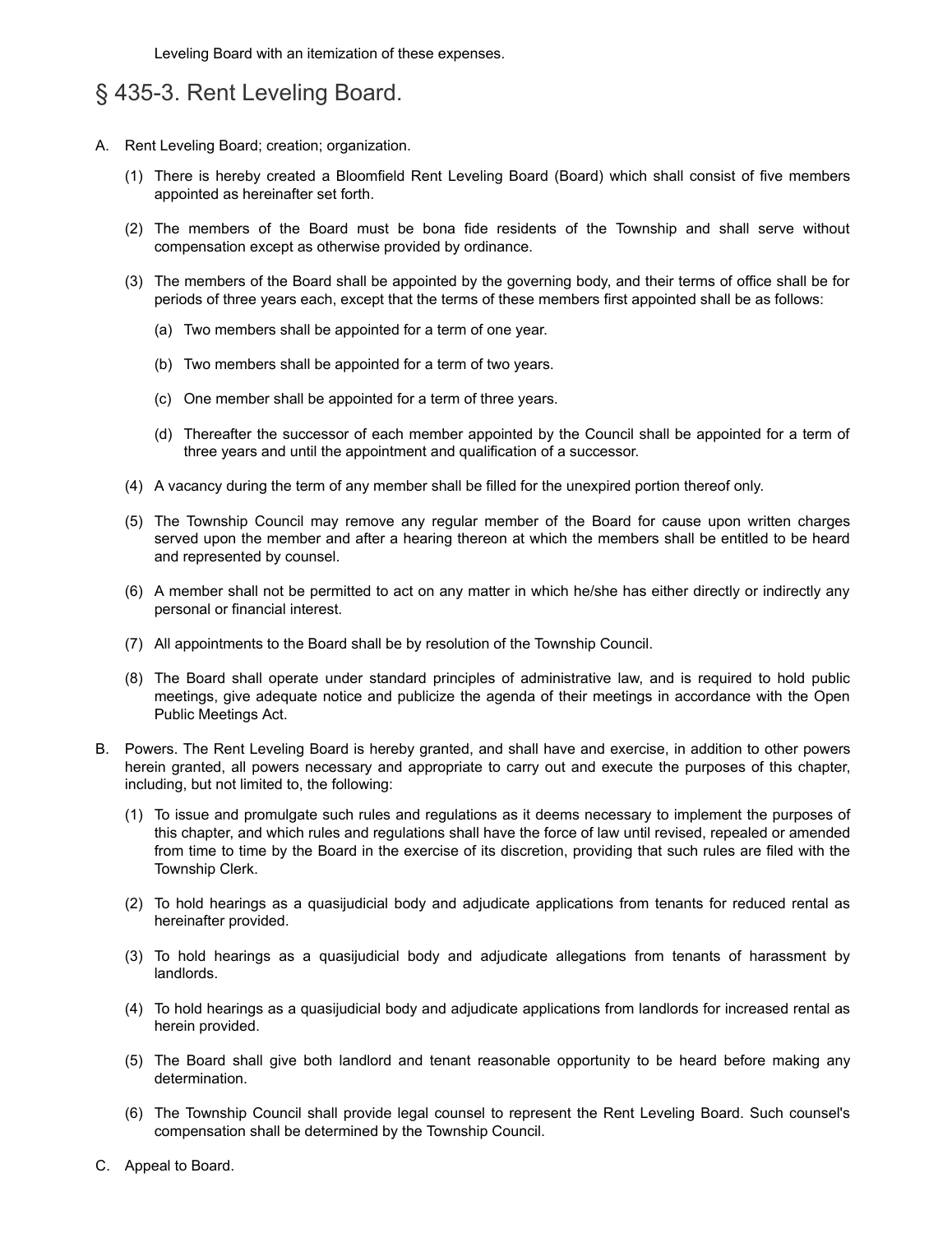- [\(1\)](https://www.ecode360.com/print/31265940#31265940)  Hardship rent increase. In the event that a landlord cannot meet his/her mortgage payments and maintenance, he/she may appeal to the Rent Leveling Board for increased rent. The Board may grant the landlord a hardship rent increase to meet these payments and to allow a just and reasonable return on his/her investment. Prior to any such appeal to the Board, a landlord must post in the lobby of the building or, if no lobby is present, then in a conspicuous place in and about the premises a notice of the appeal setting forth the basis for the appeal and the date and place of any hearing before the Rent Leveling Board. The notice must be posted for at least 10 days prior to the hearing date. The landlord shall also serve notice of such application and date and place of hearing by certified mail, return receipt requested, or by personal service, with affidavit of service to be provided on each tenant no less than 10 days prior to the hearing.
- [\(2\)](https://www.ecode360.com/print/31265941#31265941)  Increase for major capital improvements. The landlord may seek additional rental for major capital improvements or services. Capital improvements shall be defined as set forth in the Internal Revenue Code. Each tenant must be notified by certified mail or by personal service, with affidavit of service to be provided, of the total cost of the completed capital improvement or service, the number of years of useful life of the improvement as claimed by the landlord for purposes of depreciation for income tax purposes, the average cost of the improvement, the total number of square feet of the dwelling or housing space, the total square feet occupied by the tenant and the capital improvement surcharge being sought from each tenant. The landlord seeking a capital improvement or service surcharge shall apply to the Rent Leveling Board for the surcharge and the Board shall determine if the improvement is a major improvement; and, if so, shall permit the increase to take place. In any event, no increase authorized by this section shall exceed 10% of the tenant's average rent for the preceding 12 months. The Secretary of the Board shall give reasonable written notice to the landlord and tenants of the date, time and place of the hearing on the landlord's application.
- [D.](https://www.ecode360.com/print/31265942#31265942)  Standards of service.
	- [\(1\)](https://www.ecode360.com/print/31265943#31265943)  The landlord shall maintain the same standards of service, maintenance, furniture, furnishings and equipment in the housing space and dwelling as he or she provided or was required to do by law or lease at the date into which the lease was entered. An individual tenant or a group of tenants who are not receiving substantially the accepted standards of service, maintenance, furniture or furnishings or equipment may have the Rent Leveling Board determine the reasonable rental value of the housing unit or dwelling in view of this deficiency. The tenant or group of tenants shall pay the reasonable rental value as full payment for rent until the landlord abates the deficiency.
	- [\(2\)](https://www.ecode360.com/print/31265944#31265944)  No landlord after July 1, 2016, shall change any rents in excess of that which he or she was receiving on July 1, 2016, except for increases authorized by this chapter, and such excess rent shall be refunded to the tenant by the landlord. Payment shall be made to the tenant as provided in § **[435-2B](https://www.ecode360.com/print/12003622#12003622)**. The base rent shall be deemed to be the lawful rent for the housing space which was in effect on July 1, 2016. That rent for housing space shall not exceed base rent plus any surcharge or increase authorized by the provisions of this chapter.
	- [\(3\)](https://www.ecode360.com/print/31265945#31265945)  The Rent Leveling Board shall provide information on and in accordance with the procedures hereinabove described. It shall enforce any federal legislation or regulations unless prohibited from such action by federal or state law.
- [E.](https://www.ecode360.com/print/31265946#31265946)  Board Secretary; creation.
	- [\(1\)](https://www.ecode360.com/print/31265947#31265947)  There is created the position of Secretary to the Rent Leveling Board to assist the Board with the administration of this chapter. The Secretary of the Board shall be appointed by the governing body, and shall serve under the direction of the Township Administrator or his designee. The Secretary to the Board shall be available to supply information and assistance to landlords and tenants to help them comply with the provisions of this chapter.

### <span id="page-3-0"></span>[§ 435-4. Exceptions.](#page-3-0)

- [A.](https://www.ecode360.com/print/12003627#12003627)  Exempt from this chapter are:
	- [\(1\)](https://www.ecode360.com/print/31265948#31265948)  Dwellings with five or fewer housing spaces.
	- [\(2\)](https://www.ecode360.com/print/31265949#31265949)  Initial renting. The owner of housing space or a dwelling being rented for the first time shall not be restricted in the initial rent he/she charges. Any subsequent rental increases, however, shall be subject to the provisions of this chapter.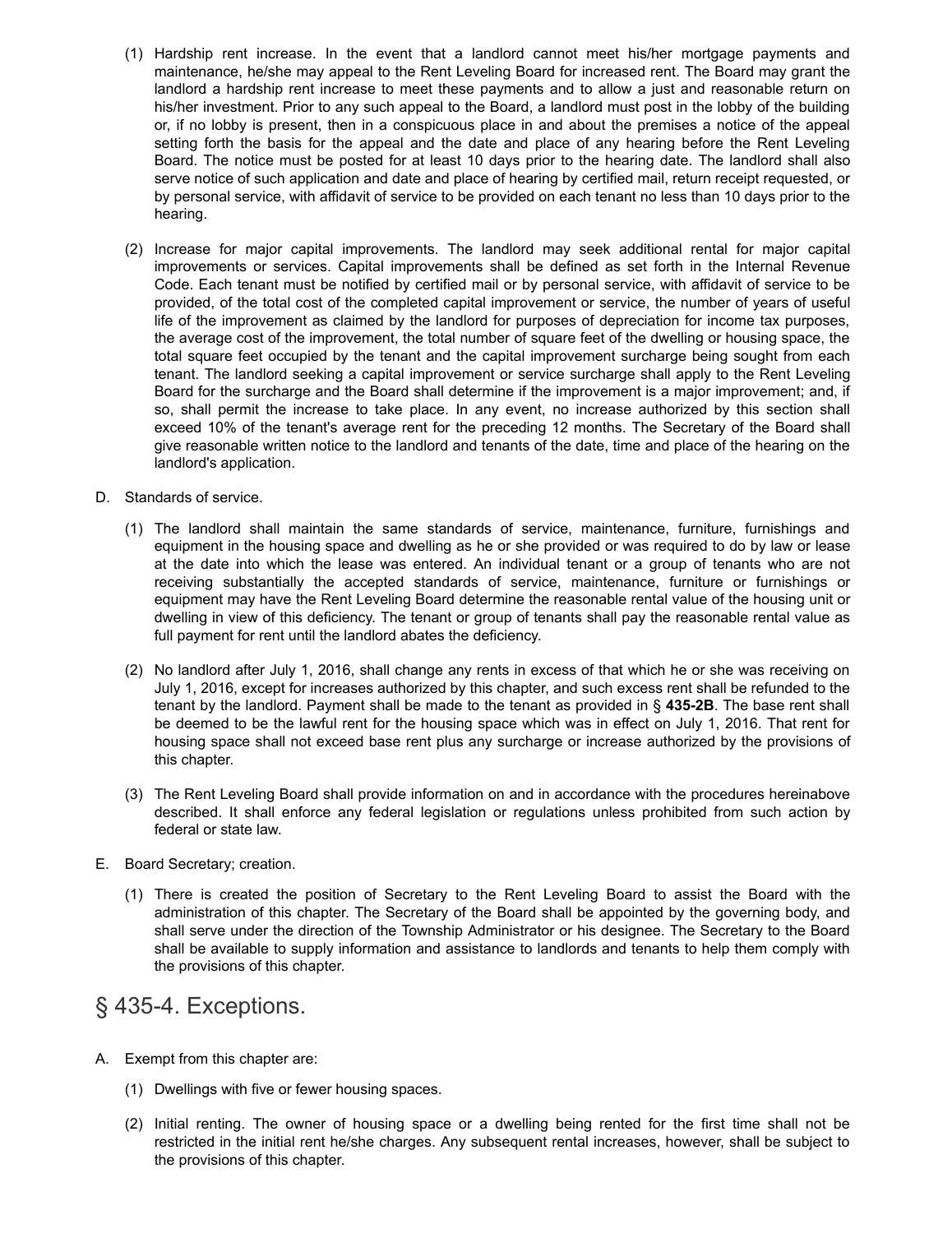- [\(3\)](https://www.ecode360.com/print/31265950#31265950)  In accordance with N.J.S.A. 2A:42-84.1 et seq., the provisions of this chapter shall not apply to multiple dwellings constructed, as defined in the statute, after June 25, 1987, for a period of 30 years following completion of construction. This exemption only applies where a landlord complied with all requirements contained in N.J.S.A. 2A:42-84.1 et seq.
- [\(4\)](https://www.ecode360.com/print/31265951#31265951)  Units where rent is determined as a factor of income.
- [\(5\)](https://www.ecode360.com/print/31265952#31265952)  Units receiving state or federal subsidies directly to the owner and where federal preemption from local rent control is ordered by the United States Department of Housing and Urban Development pursuant to federal law or regulation.
- [B.](https://www.ecode360.com/print/12003628#12003628)  Vacancy decontrol.
	- [\(1\)](https://www.ecode360.com/print/31265953#31265953)  Notwithstanding any limitations on permissible rent increases under any other provisions of this chapter, upon the voluntary uncoerced vacation of any apartment, rent increases for which are controlled in this chapter, the landlord shall have the right to fix the rent for such vacated apartment at such sums deemed appropriate subject to the following:
		- [\(a\)](https://www.ecode360.com/print/31265954#31265954)  In order to qualify for a vacancy decontrol rent increase, the landlord shall first be required to file with the Rent Leveling Board a written statement signed by the vacating tenant certifying to the Board that the landlord has not, in any way, harassed or pressured the tenant into vacating the housing unit and that the vacating of such unit was a voluntary act on the part of the tenant.
	- [\(2\)](https://www.ecode360.com/print/31265955#31265955)  Such statement shall also include the rent paid by the vacating tenant and the date the tenant will be vacating the unit. For the purposes of this section a vacation caused or necessitated by substandard, unsafe or unsanitary conditions shall not be deemed a voluntary vacation. Such noncoercion certification shall not be required in order for the landlord to qualify for the vacancy decontrol increase if:
		- [\(a\)](https://www.ecode360.com/print/31265956#31265956)  The increase does not exceed the total of all permissible increases authorized by any other provisions of this chapter;
		- [\(b\)](https://www.ecode360.com/print/31265957#31265957)  The tenant has moved from the unit without notice to the landlord;
		- [\(c\)](https://www.ecode360.com/print/31265958#31265958)  The unit has been vacated pursuant to a judicially mandated eviction;
		- [\(d\)](https://www.ecode360.com/print/31265959#31265959)  The tenant has refused to sign such certification, and upon appeal by the landlord the Rent Leveling Board has found that such refusal was unwarranted and that there was in fact no coercion exerted by the landlord upon the vacating tenant.
	- [\(3\)](https://www.ecode360.com/print/31265960#31265960)  A hearing pursuant to Subsection **[B\(2\)\(d\)](https://www.ecode360.com/print/31265959#31265959)** above shall be held before the Rent Leveling Board upon at least seven days' notice to the public and the vacating tenant. The decontrol provision of this section shall apply only to dwelling units which are physically vacated subsequent to the effective date of this section.

## <span id="page-4-0"></span>[§ 435-5. Apartment vacated; statement by landlord.](#page-4-0)

Upon the rerenting of any dwelling, the landlord shall file a statement with the Rent Leveling Board certifying to the Board:

- [A.](https://www.ecode360.com/print/31265961#31265961)  The unit and building numbers of such dwelling.
- [B.](https://www.ecode360.com/print/31265962#31265962)  The date such dwelling became vacant.
- [C.](https://www.ecode360.com/print/31265963#31265963)  The rent paid by the prior tenant.
- [D.](https://www.ecode360.com/print/31265964#31265964)  The rent agreed to by the new tenant.
- [E.](https://www.ecode360.com/print/31265965#31265965)  The date of any new lease.
- [F.](https://www.ecode360.com/print/31265966#31265966)  A statement that all proper occupancy approvals have been obtained from the Township.

<span id="page-4-1"></span>[§ 435-6. Violations and penalties.](#page-4-1)